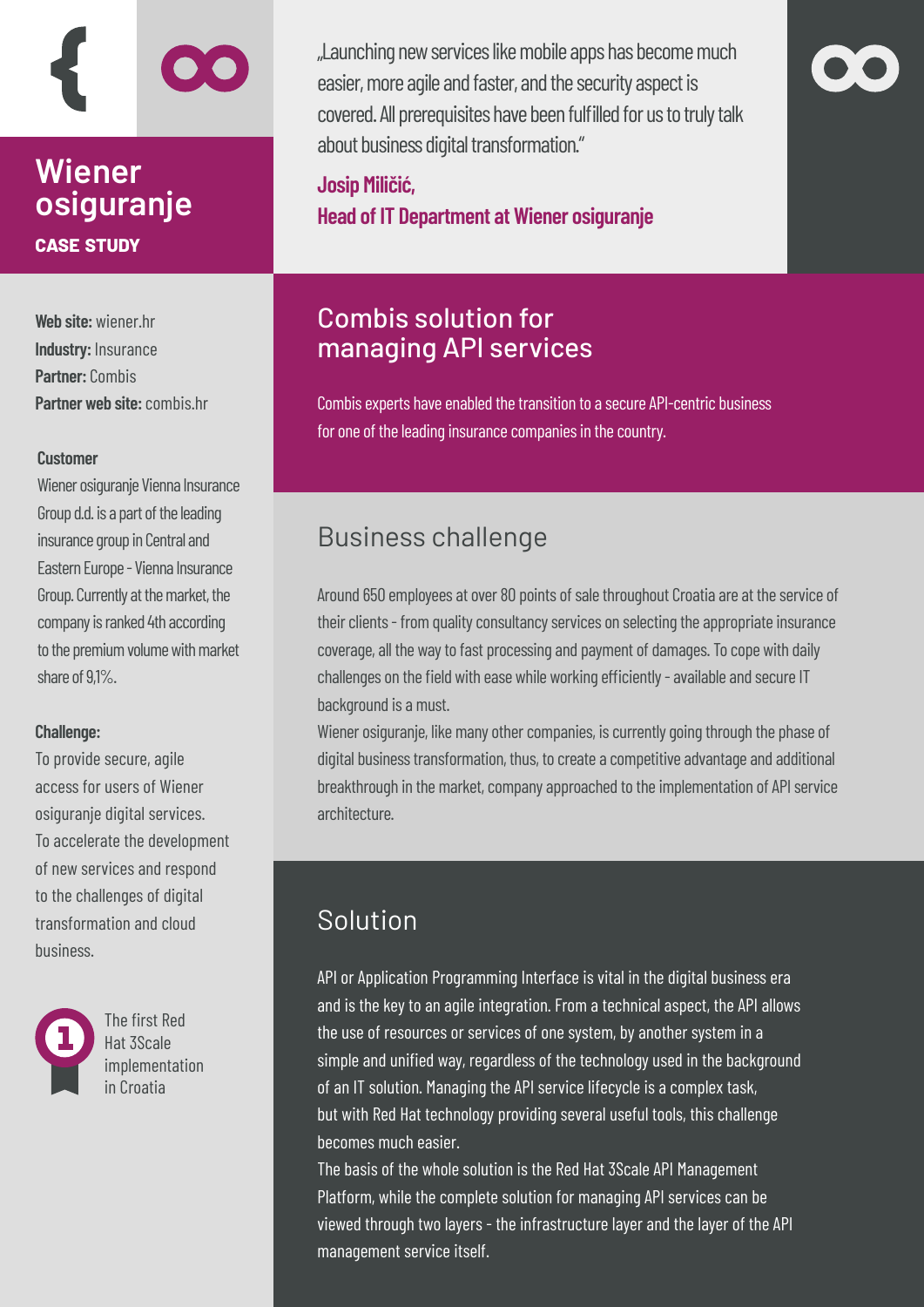

*"Considering that companies have only recently moved to the API centric business, we are proud that Wiener osiguranje has recognized Combis expertise in the previously not as developed but extremely important niche of IT services in our market. Together we have managed to overcome the challenges that modern technologies put in front of the companies in the digital transformation process and thus successfully conducted the first implementation of Red Hat 3Scale solution in Croatia", said Berislav Viljetić, Business Development Manager, Combis.*

# **Wiener osiguranje case study**

RED HAT<sup>®</sup><br>OPENSHIFT  $\phi_{\alpha}$ YOUR BACKEND YOUR **SYSTEMS** APIs  $\hat{\textbf{t}}$ Ð **3SCALE** 3Scale API  $\sum$ Management APICast **System Gateway**  $\sim$ API Consumer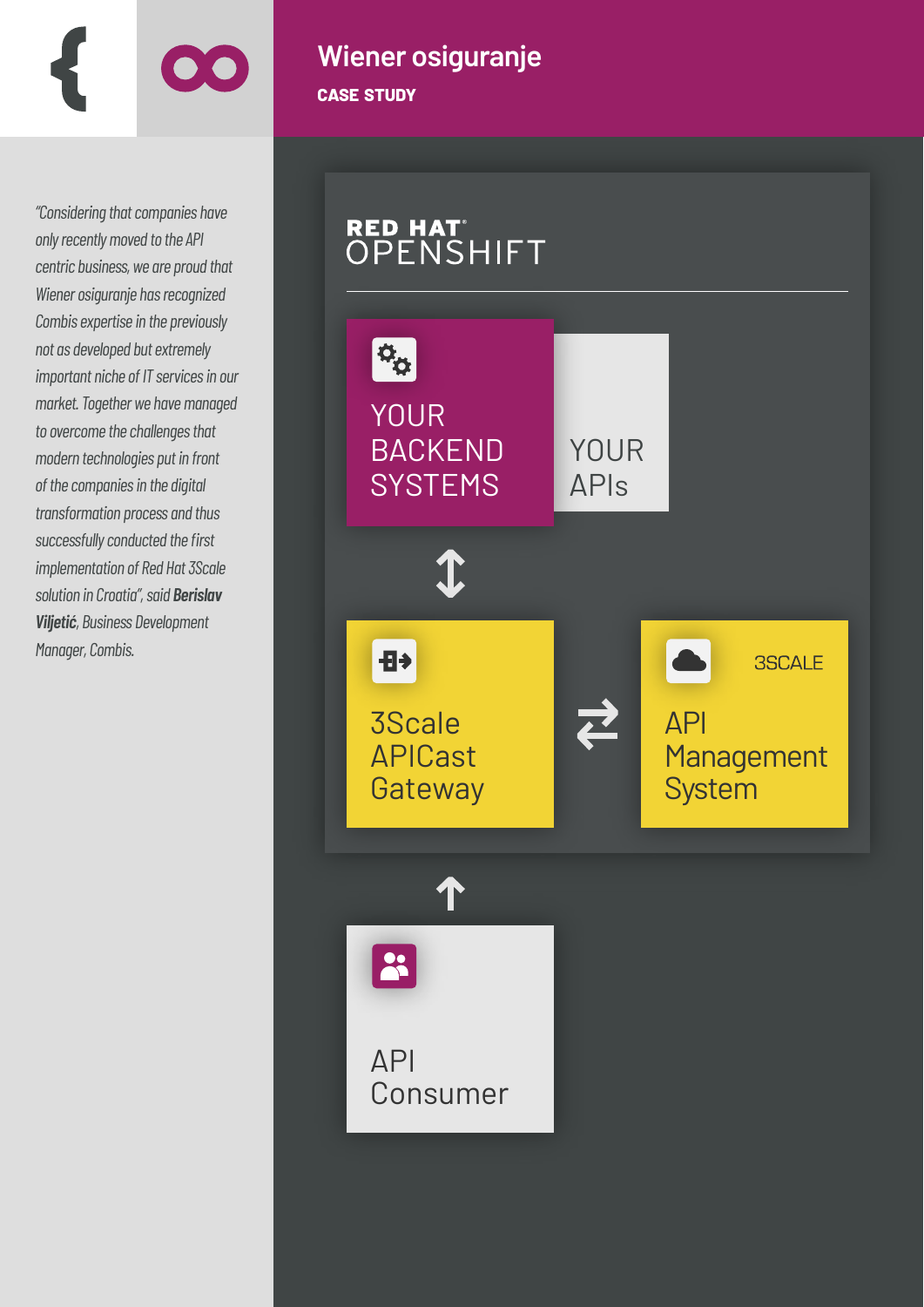### *"At Combis, we believe it is important to change with the market, but also to change the market itself. Therefore, we are proud and grateful for the trust that Wiener osiguranje has given us and the opportunity to achieve the first reference of this type, as well as Red Hat for recognizing Combis as a strategic partner for this region. Of course, I don't want to omit mentioning the significant effort and high competencies of the Combis experts for OpenSource technologies", said Igor Dužević Director of Professional Services and Systems Integration Division at Combis.*

# **Wiener osiguranje case study**

The infrastructure is set up on the Red Hat OpenShift Container Platform solution, the most modern and currently most popular business solution for container orchestration. The Red Hat Openshift Container Platform is based on the popular Kubernetes tool. The solution has an integrated logging and monitoring system as well as modern graphical interface to enable the simplest possible monitoring and management of the solution in whole.

Red Hat 3Scale API management solution is based on microservice architecture and follows the latest trends in application development. Red Hat 3Scale together with the OpenShift container platform provides a solution for the comprehensive API service lifecycle management which enables Wiener osiguranje to promptly launch new applications to its customers.

## Benefits

The solution enables the user to automate the launch of applications, it provides automated provisioning of test and development environments thereby shortening the application development time. In addition, the solution offers many tools that make daily work easier for the development team and represents a comprehensive platform ready for cloud-native applications.

With the implementation, Wiener osiguranje has made an additional step forward in the digital transformation process and prepared itself for business in a hybrid cloud. API service lifecycle management has become standardized and automated, and access to the API service is secure and highly accessible. Furthermore, the functionality of publishing the API documentation, as a part of the API management solution, is also utilized.